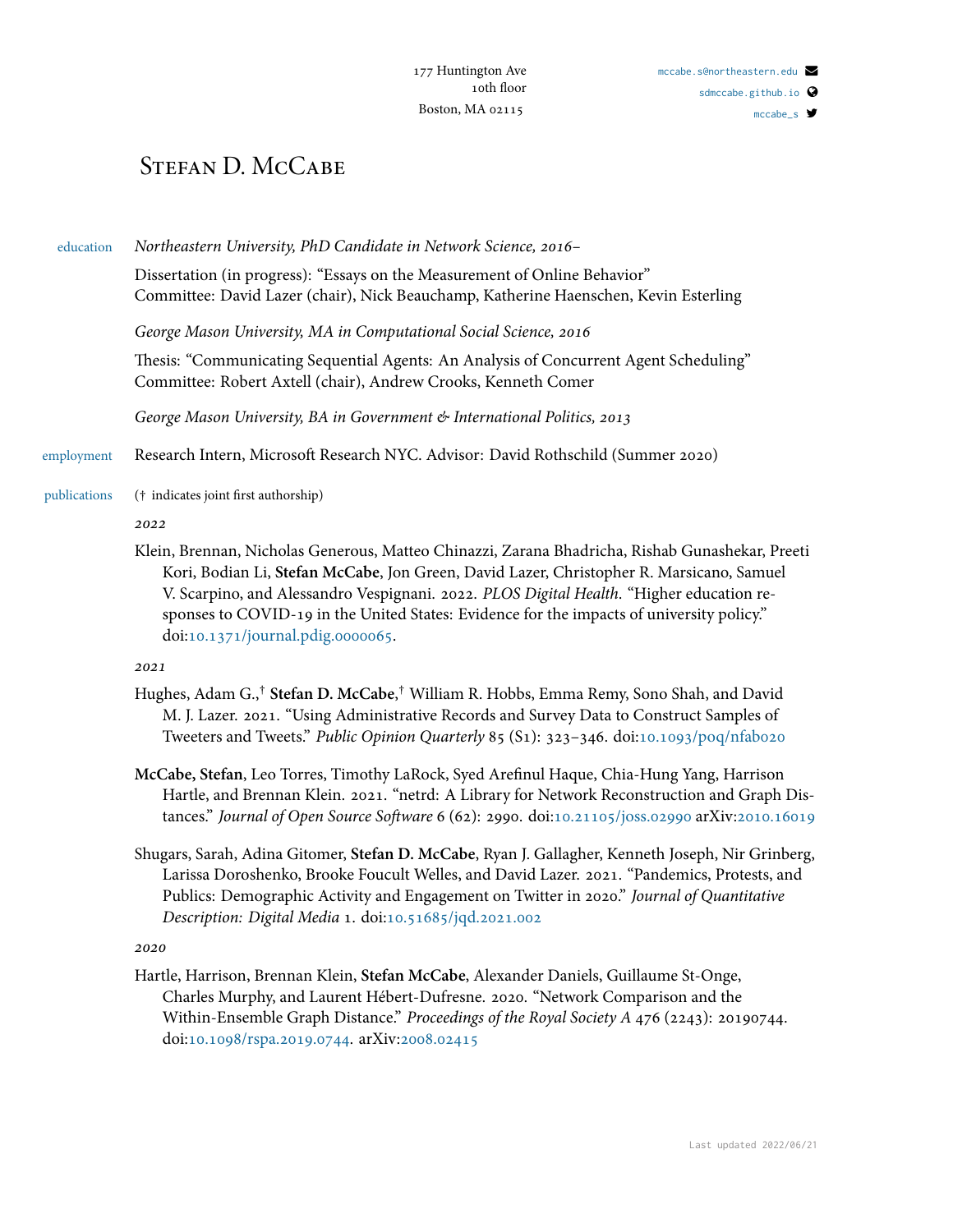- working papers Hobbs, William R., Jon Green, **Stefan McCabe**, and David Lazer. Under review. "Despair or Defiance? Assessing Turnout Effects of Election Misinformation." <https://osf.io/f34ac/>
	- Esterling, Kevin M.,† **Stefan D. McCabe**, † Diogo Ferrari, Jon Green and David M. J. Lazer. Under review. "Deplatforming Right-Wing Extremists on Twitter Following the January 6 Insurrection."

**McCabe, Stefan**, Jon Green, Allison Wan, and David Lazer. In preparation. "New Tweetscores."

**McCabe, Stefan**, Jon Green, Pranav Goel and David Lazer. In preparation. "How Representative is Online Representation? A Descriptive Analysis of Who Follows Their Own Member of Congress on Twitter."

- Green, Jon,<sup>†</sup> S**tefan McCabe**,<sup>†</sup> John Harrington, Sarah Shugars, Hanyu Chwe, Luke Horgan, Shuyang Cao and David Lazer. In preparation. "Curation Bubbles: Domain Versus URL Level Analysis of Partisan News Sharing on Social Media." <https://osf.io/udfaz/>
- Klein, Brennan,† Timothy LaRock,† **Stefan McCabe**, † Leo Torres,† Lisa Friedland, Filippo Privitera, Brennan Lake, Moritz U. G. Kraemer, John S. Brownstein, David Lazer, Tina Eliassi-Rad, Samuel V. Scarpino, Alessandro Vespignani, and Matteo Chinazzi. In preparation. "Reshaping a Nation: Mobility, Commuting, and Contact Patterns During the COVID-19 Outbreak." <https://covid19.gleamproject.org/mobility>
- Klein, Brennan, Harrison Hartle, Leo Torres, **Stefan D. McCabe**, Chia-Hung Yang, Timothy LaRock, David Saffo, et al. In preparation. "Comparing Methods for Reconstructing Networks from Time Series Data by Comparing Methods for Measuring Network Similarity."

### conference talks

- "New Tweetscores, or, Did Donald Trump Break Tweetscores?," oral presentation, Political Networks Conference, online conference. (with Jon Green, Allison Wan, David Lazer)
- "Despair or Defiance? Assessing the Turnout Effects of Election Misinformation," oral presentation, Politics and Computational Social Science Conference, Cambridge, MA. (with Jon Green, Will Hobbs, David Lazer)
- "New Tweetscores, or, Did Donald Trump Break Tweetscores?," oral presentation, Annual Meeting of the Midwestern Political Science Association, Chicago, IL. (with Jon Green, Allison Wan, David Lazer)

## *2021*

*2022*

- "Despair or Defiance? Assessing the Turnout Effects of Election Misinformation," oral presentation, Annual Meeting of the American Political Science Association, online conference. (with Jon Green, Will Hobbs, David Lazer)
- "Curation Bubbles," oral presentation, Politics and Computational Social Science, online conference. (with Jon Green, Sarah Shugars, John Harrington, Hanyu Chwe, Shuyang Cao, David Lazer)
- "How Representative are the (Online) Represented?," oral presentation, Networks 2021, online conference. (with Jon Green, Pranav Goel, David Lazer)

"How Representative are the (Online) Represented?," oral presentation, Political Networks Conference, online conference. (with Jon Green, Pranav Goel, David Lazer)